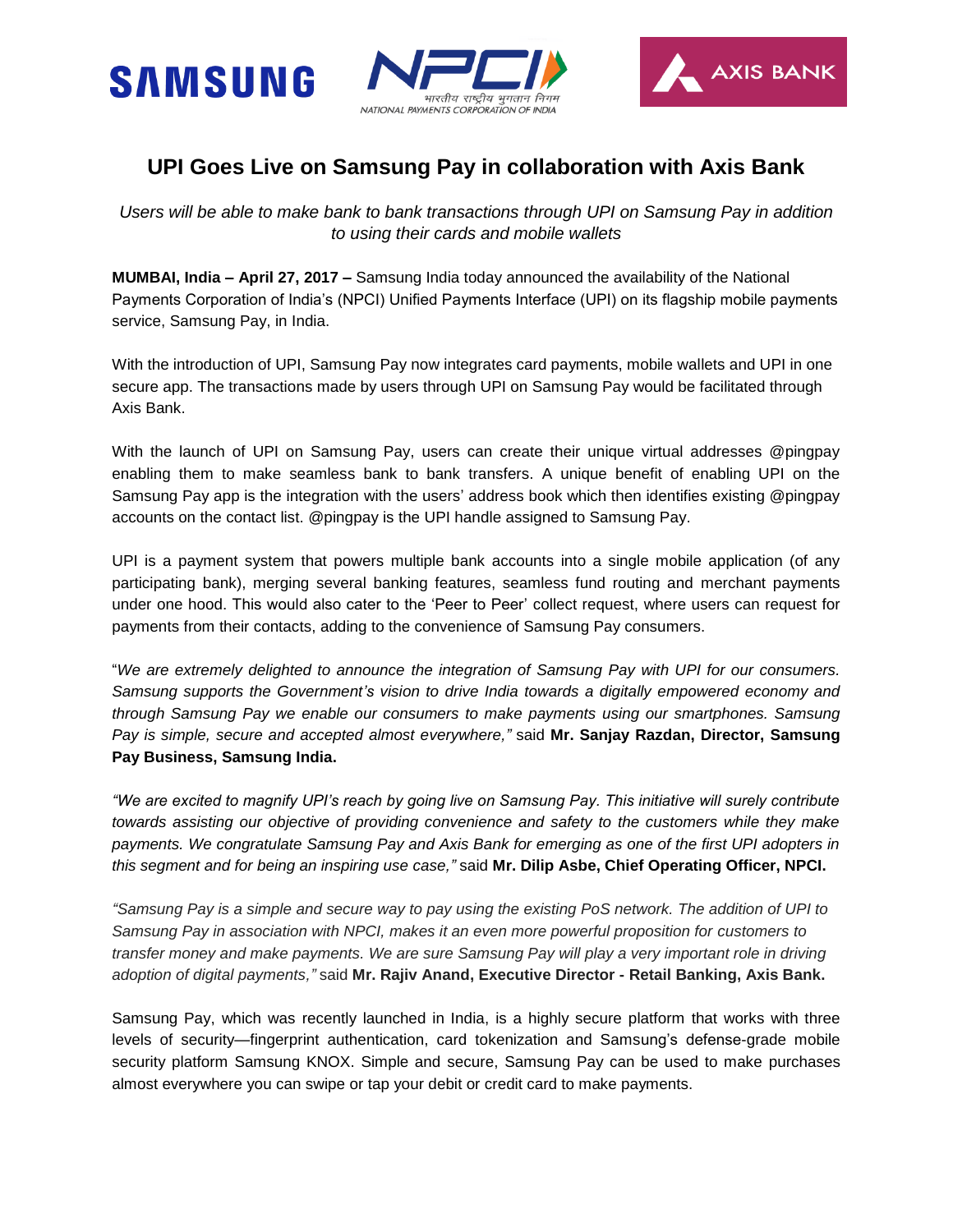





Samsung Pay now works with **Visa, MasterCard, American** 

Express, Axis Bank, HDFC Bank, ICICI Bank, SBI Cards, Citibank and Standard Chartered Bank.

To launch Samsung Pay, a user needs to swipe up on an eligible Samsung Galaxy smartphone, select the card, authenticate using a fingerprint or PIN and bring the phone near the Point of Sale terminal. Samsung Pay works with Samsung's patented Magnetic Secure Transmission (MST) technology as well as with Near Field Communication (NFC). MST replicates a card swipe by wirelessly transmitting magnetic waves from the supported Samsung device to a standard card reader. Through MST, Samsung pay will work seamlessly on a majority of PoS terminals in India.

Samsung Pay is currently available on 11 eligible Samsung devices: Galaxy S8, Galaxy S8+, Galaxy S7 edge, Galaxy S7, Galaxy Note 5, Galaxy S6 edge+, Galaxy A5 (2016), Galaxy A7 (2016), Galaxy A5 (2017),Galaxy A7 (2017) and Galaxy A9 Pro.

## **About Samsung Electronics Co. Ltd.**

Samsung inspires the world and shapes the future with transformative ideas and technologies. The company is redefining the worlds of TVs, smartphones, wearable devices, tablets, digital appliances, network systems and memory, system LSI and LED solutions. For the latest news, please visit Samsung Newsroom at [http://news.samsung.com/in.](http://news.samsung.com/in)

## **About NPCI**

National Payments Corporation of India (NPCI) was set up in 2009 as the central infrastructure for various retail payment systems in India and was envisaged by the Reserve Bank of India (RBI) as the payment utility for all banks in the country. During the last seven years, the organization has grown multi-fold from 2 million transactions a day to over 25 million transactions now. From a single service of switching of interbank ATM transactions through National Financial Service, the range of services has grown to Cheque Truncation System, National Automated Clearing House (NACH), Aadhaar Enabled Payment System (AePS), USSD based \*99#, RuPay card, Immediate Payment Service (IMPS), Unified Payments Interface (UPI) and Bharat Interface for Money (BHIM).

## **About Axis Bank**

Axis Bank is the third largest private sector bank in India. Axis Bank offers the entire spectrum of services to customer segments covering Large and Mid-Corporates, SME, Agriculture and Retail Businesses. With its 3,304 domestic branches (including extension counters) and 14,163 ATMs across the country as on 31st March 2017, the network of Axis Bank spreads across 1,946 cities and towns, enabling the Bank to reach out to a large cross-section of customers with an array of products and services. The Bank also has nine overseas offices with branches at Singapore, Hong Kong, Dubai (at the DIFC), Shanghai and Colombo; representative offices at Dubai, Abu Dhabi and Dhaka and an overseas subsidiary at London, UK. The Bank's website www.axisbank.com offers comprehensive details about its products and services.

**For further information please contact:** 

Ashim Gupta Gargi Dubey Samsung Southwest Asia **Adfactors PR** Adfactors PR

Email: [ashim.g7@samsung.com](mailto:ashim.g7@samsung.com) Email: [gargi.dubey@adfactorspr.com](mailto:gargi.dubey@adfactorspr.com)